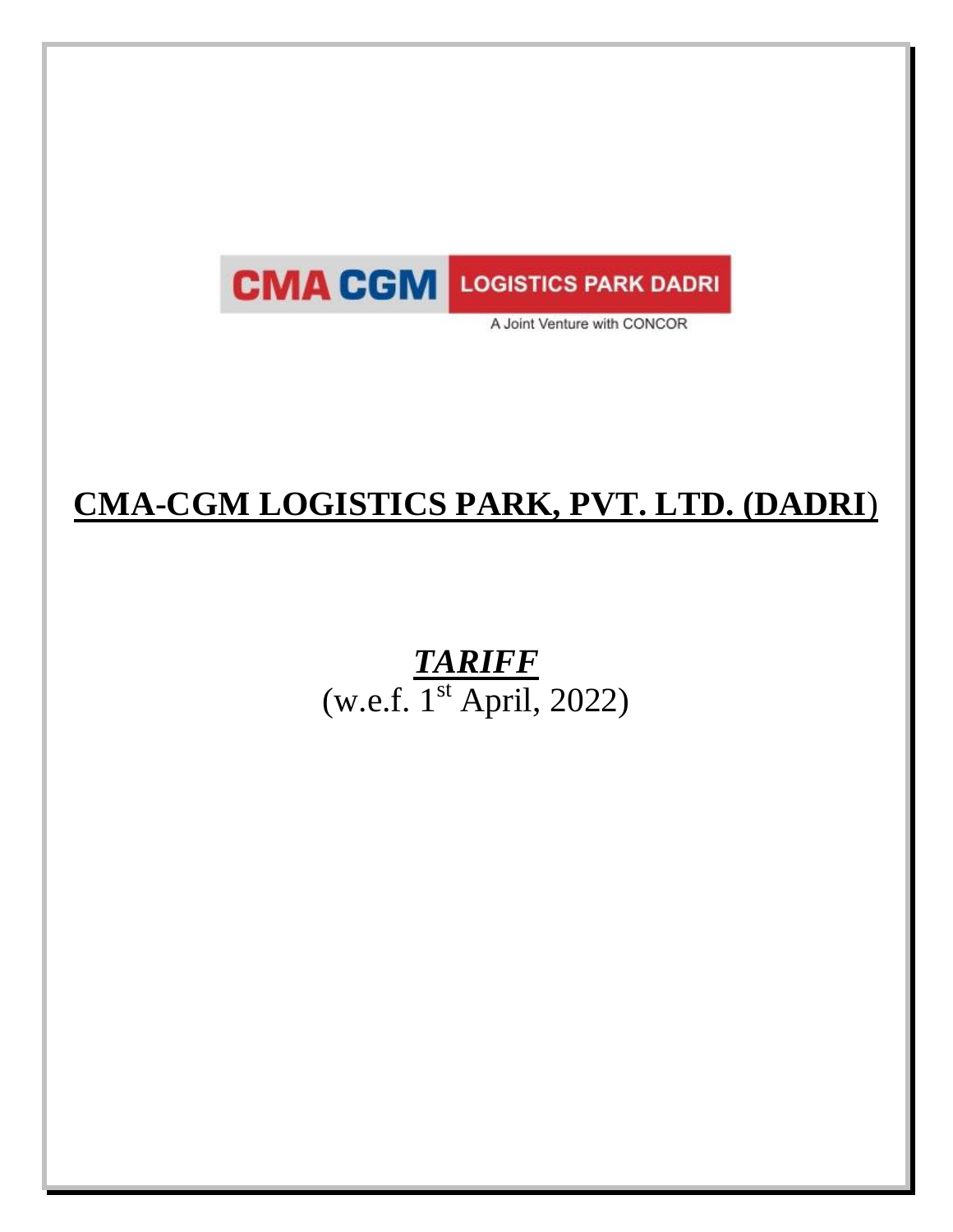A Joint Venture with CONCOR

## **TERMINAL HANDLING CHARGES - EXPORT OPERATIONS**

|             | <b>CATEGORY</b>                                                                                       | <b>TARIFF</b> (In Rupees) |            |
|-------------|-------------------------------------------------------------------------------------------------------|---------------------------|------------|
|             | (For Dry Van, Open Top containers within gauge weighing less than 27 Ts. Gross wt.)                   | <b>TEU</b>                | <b>FEU</b> |
| (A).        | <b>CCLP CFS STUFFED EXPORT CONTAINER</b>                                                              | 6500.00                   | 10500.00   |
|             | Stacking of export cargo directly in nominated container under customs<br>➤<br>supervision or in CFS. |                           |            |
|             | Arranging customs examination and stuffing custom cleared cargo.<br>➤                                 |                           |            |
|             | Transferring empty container from empty stack in CFS to stuffing point.<br>➤                          |                           |            |
|             | Stuffing of container.<br>➤                                                                           |                           |            |
|             | Weighment on CFS weight scale, if required.<br>➤                                                      |                           |            |
|             | Transportation and stacking container at export pre-stack area.<br>➤                                  |                           |            |
|             | Lifting of loaded container and transportation to rail siding.<br>➤                                   |                           |            |
|             | Loading of loaded container on rail flat for dispatch to nominated gateway                            |                           |            |
|             | port.                                                                                                 |                           |            |
| <b>(B).</b> | <b>FACTORY STUFFED EXPORT CONTAINER</b>                                                               | 5500.00                   | 10000.00   |
|             | Unloading excise sealed factory stuffed container from private road TT.<br>➤                          |                           |            |
|             | Stacking it in stack area<br>➤                                                                        |                           |            |
|             | Customs sealing                                                                                       |                           |            |
|             | Loading it on TT<br>➤                                                                                 |                           |            |
|             | Transportation to rail siding.                                                                        |                           |            |
|             | Loading it on rail stack<br>➤                                                                         |                           |            |
|             |                                                                                                       |                           |            |
| (C).        | <b>EMPTY EXPORT CONTAINER</b>                                                                         | 2500.00                   | 3200.00    |
|             | Transporting to CONCOR rail siding.<br>➤                                                              |                           |            |
|             | Loading on rail flat.<br>➤                                                                            |                           |            |
|             |                                                                                                       |                           |            |
|             |                                                                                                       |                           |            |
|             |                                                                                                       |                           |            |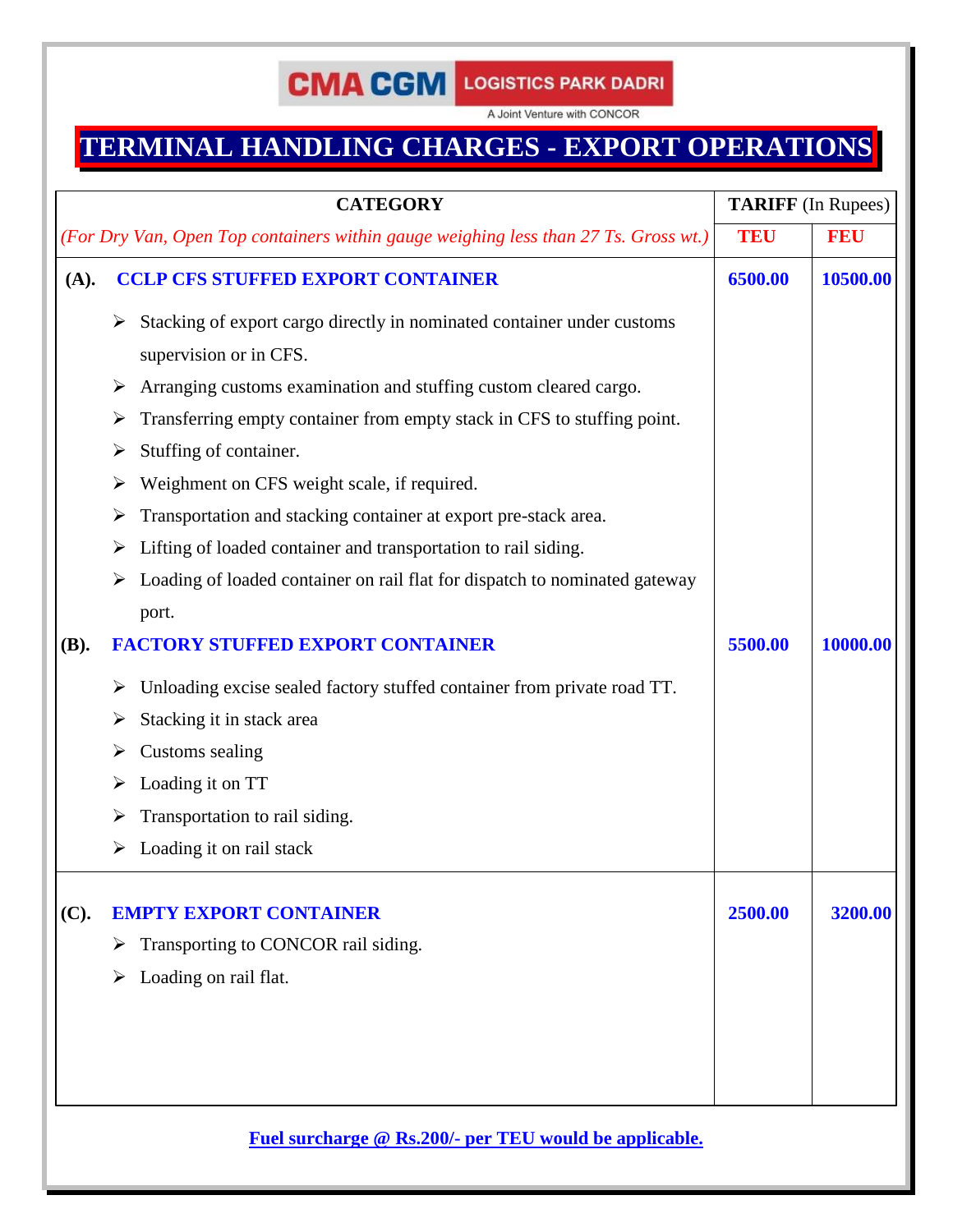A Joint Venture with CONCOR

# **TERMINAL HANDLING CHARGES - IMPORT OPERATIONS**

|             | <b>CATEGORY</b>                                                                    |            | <b>TARIFF</b> (In Rupees) |
|-------------|------------------------------------------------------------------------------------|------------|---------------------------|
|             | (For Dry Van, Open Top containers within gauge weighing less than 27 Ts. Gross wt) | <b>TEU</b> | <b>FEU</b>                |
| (A).        | <b>CFS DESTUFFING IMPORT CONTAINER</b>                                             | 6000.00    | 10000.00                  |
|             | Unloading of import container from rail flat.<br>➤                                 |            |                           |
|             | Transportation and grounding in import stack<br>➤                                  |            |                           |
|             | Lifting and transportation to import area for customs examination.<br>➤            |            |                           |
|             | Seal cutting, de-stuffing cargo (handling by labor / max. 3T forklift only)<br>➤   |            |                           |
|             | Arranging customs examination<br>➤                                                 |            |                           |
|             | Transferring customs cleared cargo into Shippers/Consignee arranged road<br>➤      |            |                           |
|             | vehicle.                                                                           |            |                           |
|             | Transferring empty container to empty pre-stack area.<br>➤                         |            |                           |
| <b>(B).</b> | <b>FACTORY DESTUFFING IMPORT CONTAINER</b>                                         | 6000.00    | 10000.00                  |
|             | Unloading from CONCOR rail flat.<br>➤                                              |            |                           |
|             | Transportation and grounding in import stack.                                      |            |                           |
|             | Lifting, transportation and unloading in custom's import inspection area.<br>➤     |            |                           |
|             | Arranging customs inspection.<br>➤                                                 |            |                           |
|             | Loading custom's cleared container on shippers arranged road TT for<br>➤           |            |                           |
|             | dispatch outside CFS.                                                              |            |                           |
|             | Unloading of empty container in CFS from road TT after factory de-                 |            |                           |
|             | stuffing.                                                                          |            |                           |
| (D).        | <b>EMPTY IMPORT CONTAINER</b>                                                      | 2500.00    | 3400.00                   |
|             | Unloading empty container from rail flat.<br>➤                                     |            |                           |
|             | Transportation to CCLP yard.<br>➤                                                  |            |                           |
|             |                                                                                    |            |                           |
|             | Fuel surcharge @ Rs.200/- per TEU would be applicable.                             |            |                           |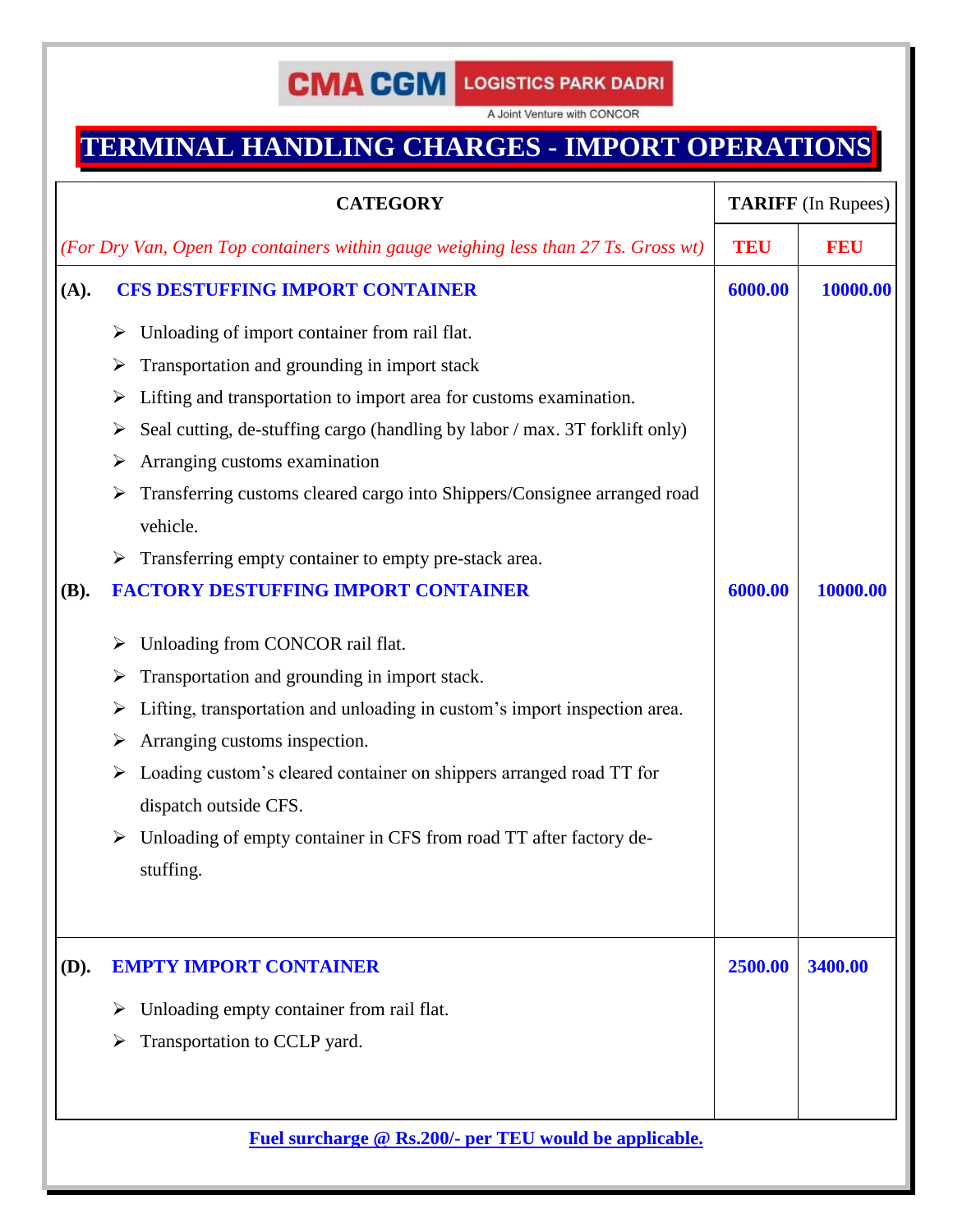### **REMARKS:**

The Terminal Handling Charges (THC) for heavy containers are as follows:

- (i) THC for 20' container of G.weight between 27 and 30 Ts 1.25 times of normal THC
- (ii) THC for 20' container of gross weight  $> 30$  Ts Double of normal THC
- (iii) THC for Haz container 1.20 times of normal THC
- (iv) THC for ODC (FR) containers Double of normal THC.
- (v) THC for OT Containers 1.20 times of normal THC.
- (vi) THC for Reefer /Tank containers 1.20 times of normal THC
- 
- 
- 
- 
- 

## **ADDITIONAL CHARGES ON EXPORTS AND IMPORTS**

| (a) | <b>CONCOR's Data /Monitoring charges</b>                | 1500/20' 3000/40'          |
|-----|---------------------------------------------------------|----------------------------|
| (b) | <b>CONCOR Infrastructure Charge</b>                     | 1000/20' 2000/40'          |
| (c) | <b>CONCOR Imbalance Surcharge</b>                       | 1000/20' 2000/40'          |
| (d) | <b>CONCOR's Road Surcharge</b>                          | <b>Rs.3000/- per Cntr.</b> |
| (e) | Surcharge on CONCOR's rail freight if paid by Custodian | <b>Rs.1000/- per TEU.</b>  |
|     |                                                         |                            |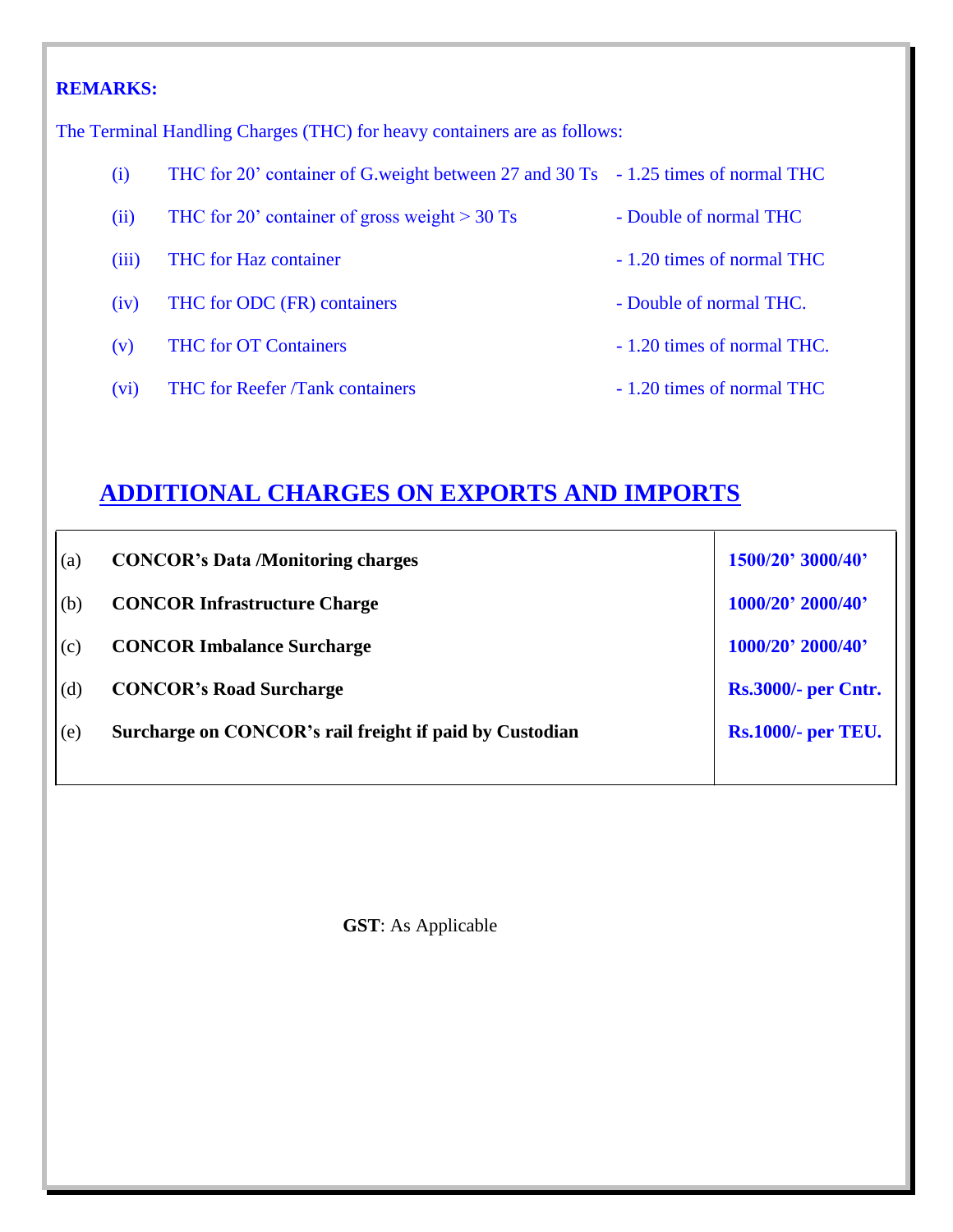A Joint Venture with CONCOR

# **TERMINAL OPERATIONAL HANDLING CHARGES**

# **IMPORT AND EXPORT**

## **Out of Cycle**

|         | <b>CATEGORY</b>                                                                 | <b>TARIFF PER TEU</b><br>(In Rupees) |
|---------|---------------------------------------------------------------------------------|--------------------------------------|
| (a).    | Stuffing of cargo into containers.                                              | 900.00                               |
| (b).    | Surcharge for direct stuffing (subject to Customs approval)                     | 500.00                               |
| (c).    | Transportation of empty container from stack to warehouse or vice-versa         | 550/20' & 700/40'                    |
| (d).    | Transport of loaded container one place to another within CFS                   | 700/20' & 1300/40'                   |
| (e).    | Lift-on / Lift-off charges                                                      |                                      |
|         | Empty                                                                           | $600/20$ ' & $800/40$ '              |
|         | Loaded                                                                          | 700/20' & 1400/40'                   |
| (f).    | De-stuffing of container                                                        | 900.00                               |
|         | Delivery of cargo in break bulk (rate per ton)                                  | 70.00                                |
| (g).    | Shifting of cargo in warehouse / Sorting changes                                | 750.00                               |
| $(h)$ . | Cleaning / Sweeping of container                                                | 75.00                                |
| (i).    | Palletization charges                                                           | 700.00                               |
| (j).    | Repacking / Labelling (Charges per day or part thereof)                         | 700.00                               |
| $(k)$ . | Lashing / Chocking charges (will be quoted as per customer's request min 500/-) | On request                           |
| (l).    | Fumigation charges (Will be quoted as per customer's request)                   | On request                           |
| $(m)$ . | Customs Examination of import / export cargo                                    | 750.00                               |
| (n).    | Movement of empty container for survey purpose                                  | 750.00                               |
| (0).    | Reworking of container (rate per ton or part thereof)                           | 70.00                                |
| $(p)$ . | Transshipment of container from one TT to another                               |                                      |
|         | Loaded                                                                          | 800.00                               |
|         | Empty                                                                           | 500/20' & 800/40'                    |
| $(q)$ . | Placement of empty container for repairs (stack to workshop or vice-versa)      | 800/20' & 1500/40'                   |
| (r).    | Insurance of cargo (Prevailing rates)                                           |                                      |
| $(s)$ . | <b>Seal Charges</b>                                                             | 50.00                                |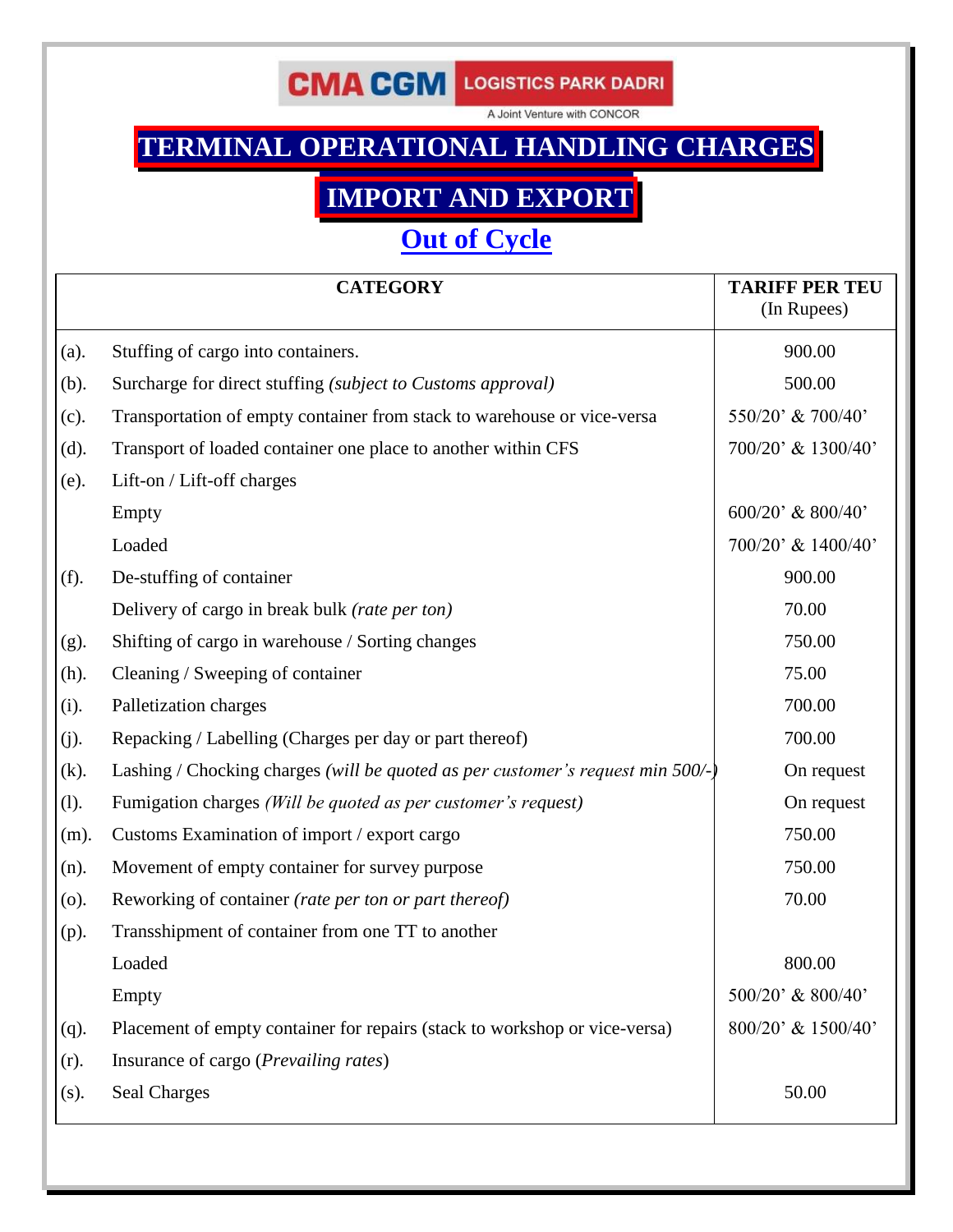|                                                                               | <b>CATEGORY</b>                                                                 | <b>TARIFF PER TEU</b> |
|-------------------------------------------------------------------------------|---------------------------------------------------------------------------------|-----------------------|
|                                                                               |                                                                                 | (In Rupees)           |
| (t).                                                                          | Washing of container                                                            |                       |
|                                                                               | 1. Normal washing                                                               | 150.00                |
|                                                                               | 2. Chemical washing                                                             | 400.00                |
|                                                                               | 3. Sweeping                                                                     | 100.00                |
| $(u)$ .                                                                       | Withdrawal of cargo (rate per ton or Rs.100/- per shipment whichever is higher) | 100.00                |
|                                                                               | Administrative charges for withdrawal of excess cargo                           | 300.00                |
| (v).                                                                          | De-stuffing and re-stuffing of shut-out containers                              | 1500.00               |
| $(w)$ .                                                                       | Mis-declaration of weight / hazardous etc., (Excluding CONCOR penalty,          | 1000.00               |
|                                                                               | if any)                                                                         |                       |
| (x).                                                                          | Wrong declaration of gateway port (Excluding CONCOR penalty, if any)            | 600.00                |
| $(y)$ .                                                                       | Segregation of cargo & providing labour for sticking MRP stickers under CHA's   | 3.00 per pc.          |
|                                                                               | Supervision.                                                                    |                       |
| (z).                                                                          | <b>Weighment Charges:</b>                                                       |                       |
|                                                                               | 1. Weighing of loaded container on weigh bridge (empty & loaded vehicle)        | 400.00                |
|                                                                               | 2. Weighing a cargo vehicle with cargo (empty & loaded vehicle)                 | 165.00                |
|                                                                               | 3. Handling Charge (Lift on/off per container)                                  | 1000.00               |
| <b>GOH Charges</b>                                                            |                                                                                 | 1000.00               |
| <b>CARTING CHARGES:</b> Rs.300 per truck or Shipping Bill whichever is higher | Min Rs.500/-                                                                    |                       |
|                                                                               | DOCUMENTATION CHARGES                                                           | Rs.2000/- Per Cont    |
|                                                                               | (For road movements between Gateway ports & CFS)                                |                       |
|                                                                               | <b>LOADED REEFER CONTAINERS:</b>                                                |                       |
|                                                                               | Plug-in / unplug charges - per container per day<br>(i).                        | 2100.00               |
|                                                                               | Monitoring<br>(ii).                                                             | 1000.00               |
|                                                                               | $(iii)$ .<br>Pre-trip inspection $(PTI)$ – per container                        | 1000.00               |
|                                                                               | (iv).<br>Additional charges for stuffing /de-stuffing                           | 1200.00               |
|                                                                               | <b>EMPTY REEFER CONTAINERS:</b>                                                 |                       |
|                                                                               | THC: Additional 20% of the normal THC<br>(i)                                    |                       |
| (ii)<br>TSC : Rs. 50 per TEU per day and Rs. 100 per day up to 20 days beyond |                                                                                 |                       |
| 20 days: Rs. 75/- per TEU and Rs. 150/- per FEU                               |                                                                                 |                       |
|                                                                               | <b>ESTATE RELATED CHARGES (Rent Per month basis):</b>                           |                       |
|                                                                               | AC Cabin without furniture<br>Deposit: Rs.36,000<br>(a)                         | 12000.00              |
|                                                                               | AC Cabin with Desk Space<br>Deposit: $Rs.9,000$<br>(b)                          | 3000.00               |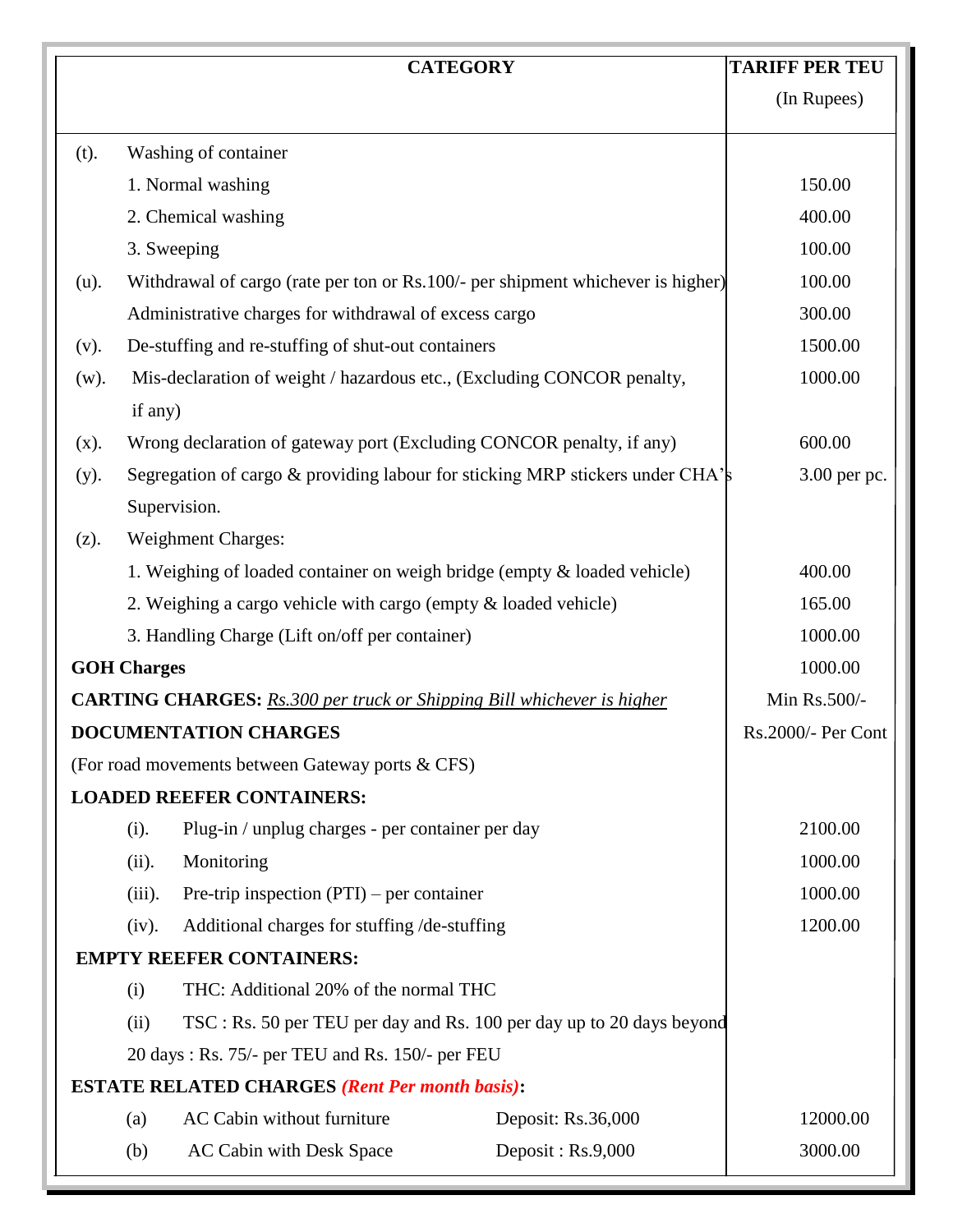A Joint Venture with CONCOR

# **CFS BONDING- IMPORT**

| $Rs.80/-$ per sq.m.<br>per week           |
|-------------------------------------------|
|                                           |
| $Rs.80/-$ per sq.m.<br>per week           |
| 10 Paisa per Rs.1000<br>per week          |
| $Rs.95/-$ per ton or<br>Rs.95/- per Sq.m. |
| Rs.95/- per ton or<br>Rs.95/- per Sq.m.   |
|                                           |
| Rs.250/20'<br>Rs.300/40'                  |
| Rs.250/20'<br>Rs.300/40'                  |
| Rs.1000/per day                           |
|                                           |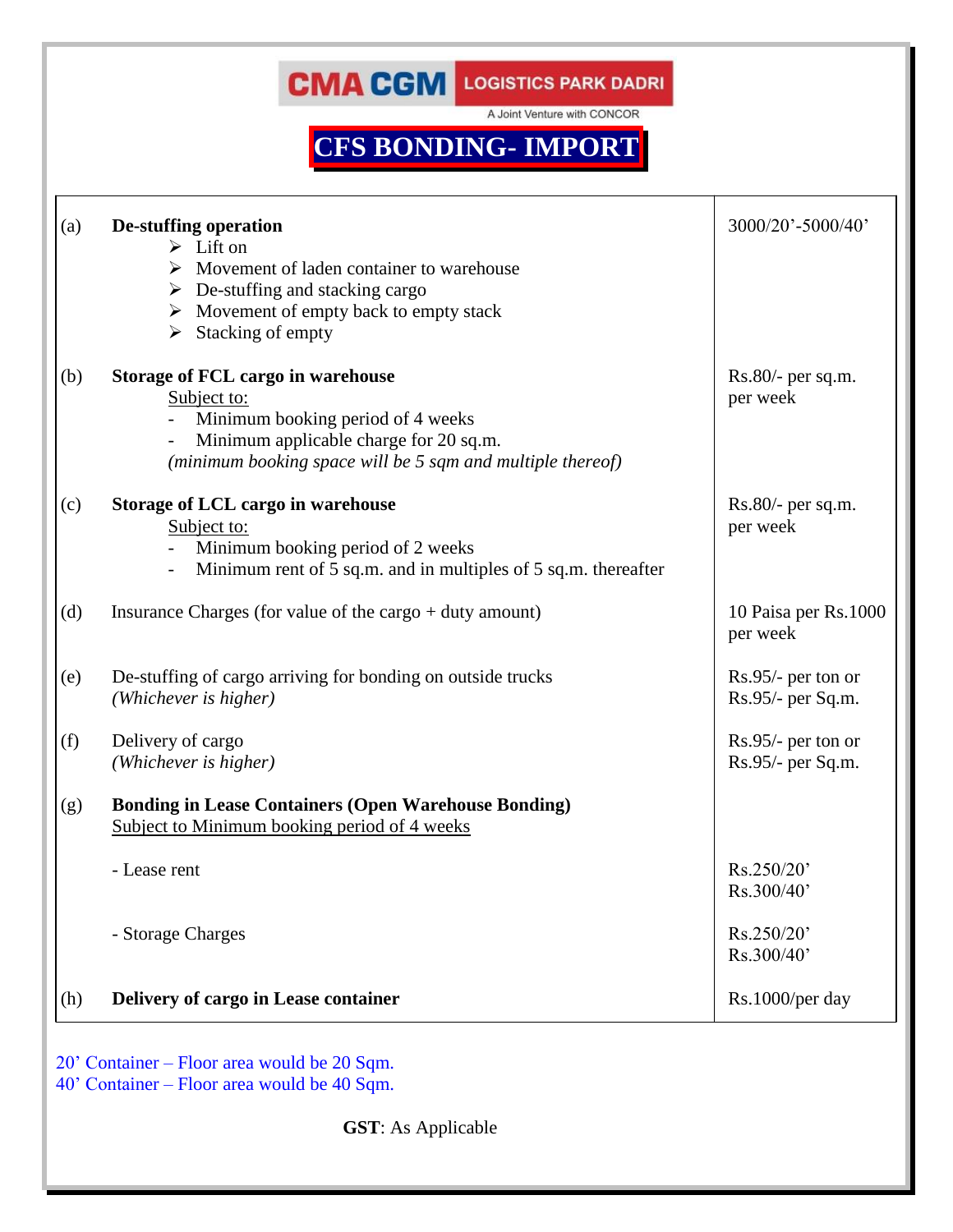A Joint Venture with CONCOR

## **CFS SERVICE CHARGES- GROUND RENT**

### **(1) EXPORT LOADED CONTAINERS**

- (a)  $1<sup>st</sup>$  to  $3<sup>rd</sup>$  day
- $4^{\text{th}}$  to  $7^{\text{th}}$  day
- (b)  $4^{th}$  to  $7^{th}$  day<br>(c).  $8^{th}$  to  $12^{th}$  day  $(c).$
- 
- 
- 
- 
- (h)  $61<sup>st</sup>$  to 90 days
- 

 $Rs.400/-$  per day per TEU or part thereof  $Rs.500/-$  per day per TEU or part thereof  $Rs.700/-$  per day per TEU or part thereof (d)  $13<sup>th</sup>$  to 20 days Rs.800/- per day per TEU or part thereof (e) 21st to 30 days Rs.1500/- per day per TEU or part thereof (f)  $31^{\text{st}}$  to 45 days Rs.2000/- per day per TEU or part thereof (g)  $46^{\text{th}}$  to 60 days Rs.4000/- per day per TEU or part thereof (g)  $46<sup>th</sup>$  to 60 days Rs.4000/- per day per TEU or part thereof Rs.5000/- per day per TEU or part thereof (i) 91 days onwards Rs.10000/- per day per TEU or part thereof

*(No service charges will be applicable if the delay is from CFS)*

### **CFS STUFFING:**

One (1) day is given to the exporter for booking / handing over the export loaded container (excluding the day of issue of stuffing job order). Thereafter above slab rates would be applicable.

### **FACTORY STUFFING:**

- $\triangleright$  For factory stuffed containers, first three days will be the free time. Thereafter, the above slab rates of terminal service charges would be applicable.
- $\triangleright$  In case five (5) or more factory stuffed containers are booked under one shipping bill, free time of one working day excluding the date of "gate-in" will be granted. The date of "gate-in" will be the date of arrival of the first container in that lot. In case containers under one lot are received beyond the free period, service charge will be charged from the date of arrival of each such container.

### **(2) IMPORT LOADED CONTAINERS**

Import loaded containers for which customs clearance is effected at CFS  $1<sup>st</sup>$  three days are free.

The importers are required to take customs clearance / delivery ASAP failing which service charges will be applicable (inclusive of all Sunday and CFS holidays) at the slab rates mentioned below

| (a)  | $1st$ to $3rd$ day       | Rs.400/- per day per TEU or part thereof   |
|------|--------------------------|--------------------------------------------|
| (b)  | $4^{th}$ to $7^{th}$ day | Rs.500/- per day per TEU or part thereof   |
| (c). | $8th$ to $12th$ day      | Rs.700/- per day per TEU or part thereof   |
| (d)  | $13th$ to 20 days        | Rs.800/- per day per TEU or part thereof   |
| (e)  | 21st to 30 days          | Rs.1500/- per day per TEU or part thereof  |
| (f)  | $31st$ to 45 days        | Rs.2000/- per day per TEU or part thereof  |
| (g)  | $46th$ to 60 days        | Rs.4000/- per day per TEU or part thereof  |
| (h)  | $61st$ to 90 days        | Rs.5000/- per day per TEU or part thereof  |
| (i)  | 91 days onwards          | Rs.10000/- per day per TEU or part thereof |

- Service charges for 40' containers will be double the normal rate.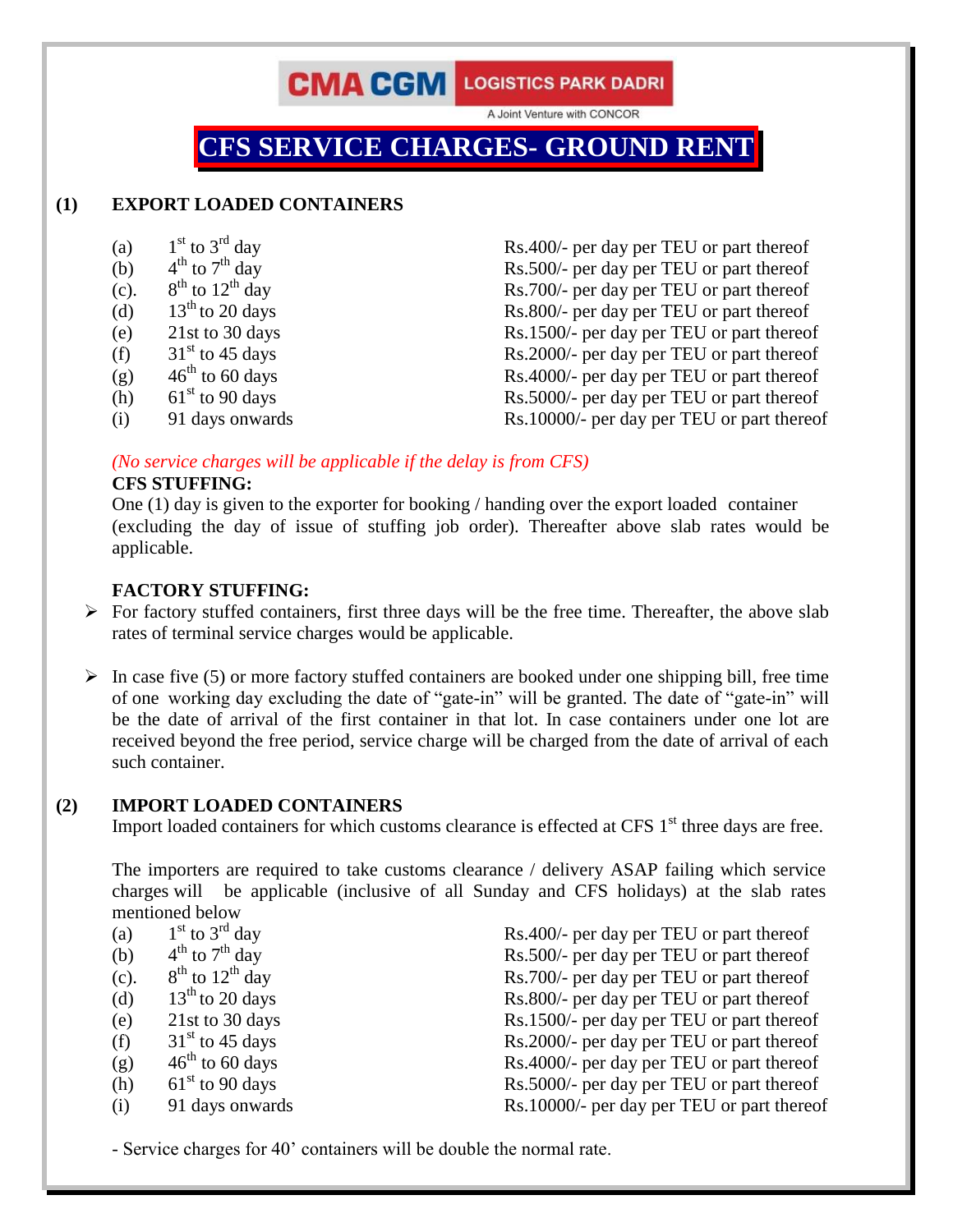- The service charges for ODC containers will be three times the normal rate.
- Service charges for reefers will be 1.25 times of the normal rate
- Service charges for HAZ will be 1.20 times of the normal rate

### **REMARKS**

- 1. The import loaded containers shall be moved for de-stuffing after all customs and other formalities have been completed and customs examination arranged by consignee / agent.
- 2. CFS would reserve the right to decide which import containers and what kind of import commodities are to be de-stuffed in CFS warehouse or in the nominated open space. For rest, the cargo will be left in the containers itself till final delivery is taken by the consignee, or customs / CFS disposes off the goods following procedures laid down by CFS and as specified in Indian Customs Act.
- 3. In case of any CFS chassis getting detained on special request of consignor / Consignee / Shipper / CHA, the slab charges would be Rs.400/-, Rs.600/-, Rs.800/- and Rs.1000/respectively, in addition to the normal service charges of respective slabs.
- 4. A penal surcharge of Rs.200/- per TEU per day or part thereof on respective slab's service charge will be charged on all such import containers which have been placed for customs examination but the contents of which have not been removed (either in container itself or in break-bulk) within 5 days from the midnight of the placement date at the examination point.

### **(3) EMPTY CONTAINERS:**

### **FREE TIME:**

- 1 day excluding the day of unloading from TT.
- After CFS De-stuffing, de-stuffing date will be free.
- For road containers gate-in date will be free.

Thereafter, ground rent charges as per under mentioned rate slabs shall be charged:

| (a) | $1st$ to $20th$ day | Rs. 25/- per day per TEU |
|-----|---------------------|--------------------------|
| (b) | $21st$ day onwards  | Rs.50/- per day per TEU  |

- The validity of all exit permits issued for removal of empty containers is midnight.
- Service charges for 40' containers will be double of the normal rate.
- Service charges for ODC containers will be three times the normal rate.

### **(4) CARGO STORAGE CHARGES IN OPEN SPACE (SCRAP, LOGS ETC.):**

| (a). | $1st$ to $3rd$ day        |
|------|---------------------------|
| (b). | $4^{th}$ to $15^{th}$ day |
| (c). | $16th$ day onwards        |

Rs.1200/TEU per day Rs. 2000/TEU per day day onwards Rs. 3000/TEU per day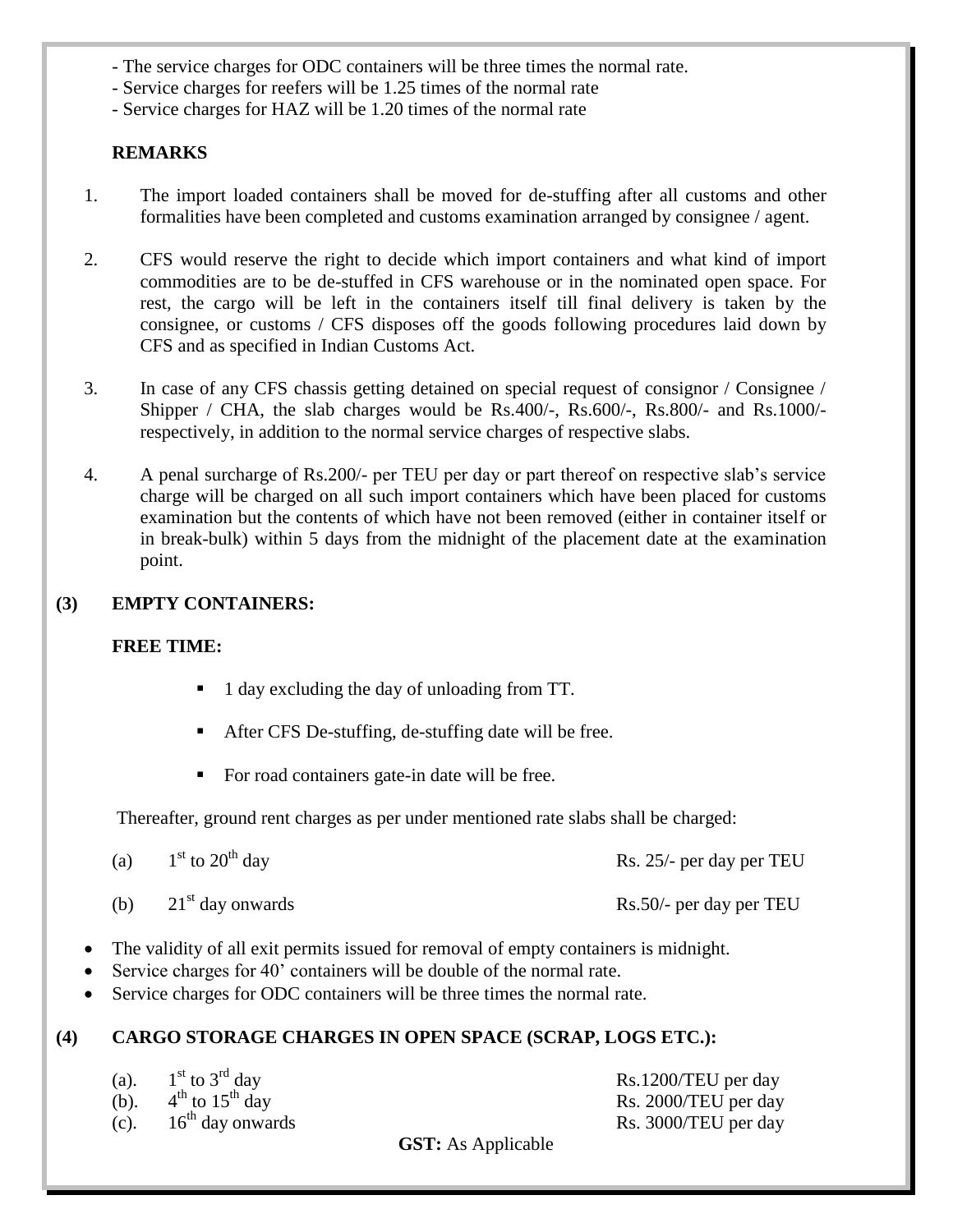A Joint Venture with CONCOR

## **CFS SERVICE CHARGES- WHARFAGE CHARGES**

### **(A) EXPORT CARGO CFS STUFFING**

On Reserved Basis: Rs.140/- per sq.m. per month *(Subject to minimum 100 sq.m. for 3 months)*

(For cancellation, notice should be given one month in advance).

On General Basis:

*(Subject to minimum 15 sq.mts.)*

A free time of 24 working hours from the midnight of the day cargo is brought to the CFS is given in general space.

Wharfage will be charged after expiry of free time till stuffing job-order is issued (inclusive of all Sundays and CFS holidays).

| (a) | $1st$ to $3rd$                     | Rs.40/- per sq.m. per week |
|-----|------------------------------------|----------------------------|
|     | (b) $4^{th}$ to $7^{th}$           | Rs.70/- per sq.m. per week |
|     | $(c)$ 8 <sup>th</sup> week onwards | Rs.80/- per sq.m. per week |

### **(B) SHUTOUT CARGO FREE TIME: NIL**

Wharfage charges as applicable to export cargo will be leviable from the date of booking till the shut out cargo is removed (inclusive of all Sundays and CFS holidays).

### **(C) PART CARGO FREE TIME: NIL**

Wharfage in case of part cargo is leviable on full cargo from the date of unloading of first part of the cargo to date of consolidation of full cargo. After arrival of full cargo, all normal rules will be applicable.

### **(D) SHIPMENT CANCELLATION FREE TIME : NIL**

In case of shipment cancellation the wharfage charges are to be collected from the date of unloading of export cargo to its physical removal from CFS without giving any free time and benefit of holidays.

### **(E) IMPORT CARGO FREE TIME : NIL**

Wharfage is leviable from the midnight of the date of de-stuffing till the cargo is removed from the CFS (inclusive of all Sundays and CFS holidays) as under: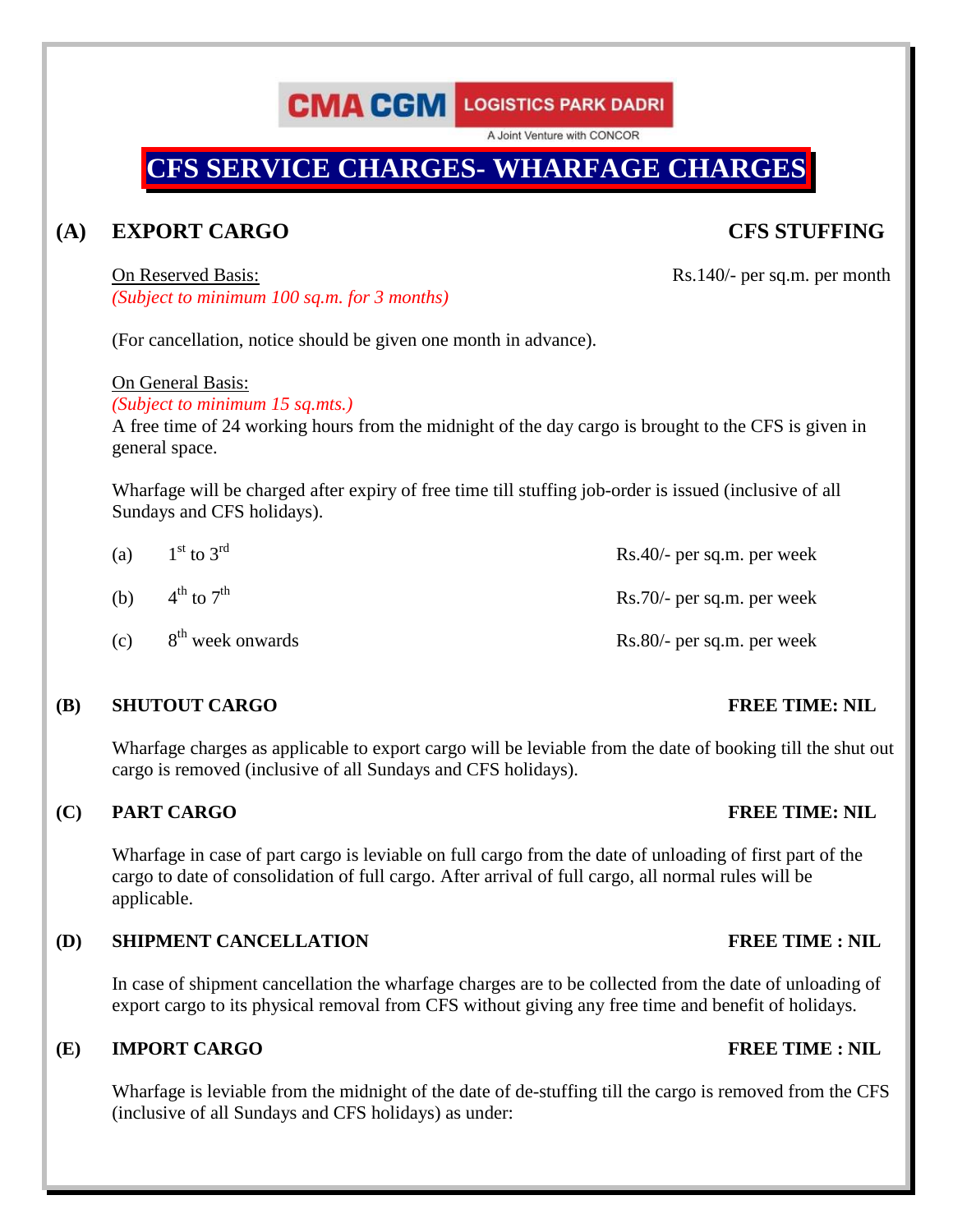| (a) | $1st$ to $3rd$ day          | Rs.30/- per sq.m. Or part thereof (subject to<br>maximum of Rs.500/- per TEU per day and<br>maximum of Rs. 750/- per FEU per day)  |
|-----|-----------------------------|------------------------------------------------------------------------------------------------------------------------------------|
| (b) | $4^{th}$ to $7^{th}$ day    | Rs.50/- per sq.m. Or part thereof (subject to<br>maximum of Rs.750/- per TEU per day and<br>maximum of Rs. 1000/- per FEU per day) |
| (c) | 8 <sup>th</sup> day onwards | Rs.60/- per sq.m. Or part thereof (subject to<br>maximum of Rs.800/- per TEU per day and<br>maximum of Rs. 1200/- per FEU per day) |

### **(E) AUCTION OF CARGO**

### **SECTION 48 OF CUSTOMS ACT 1962 READS**

**Procedure in case of goods not cleared, warehoused, or transshipped within two months after unloading.** – If any goods brought into India from a place outside India are not cleared for home consumption or warehoused or transshipped within forty five days from the date of the unloading thereof at a customs station or within such further time as the proper officer may allow or if the title to any imported goods is relinquished, such goods may, after notice to the importer and with the permission of the proper officer be sold by the person having the custody thereof.

For the auctioned lot, Bidder should pay the purchase price directly CMA CGM Logistics Park Dadri Pvt. Ltd.

Bidder has to make payments as applicable in case of de-stuffed deliveries as per EXIM tariff along with taxes.

### *Auction charges in case of clearance after issuing the1st notice would be Rs.10000 per Container and no free days would be applicable.*

*Storage charges in case of auction sales of cargo in containers would be Rs.8500 per TEU per day.*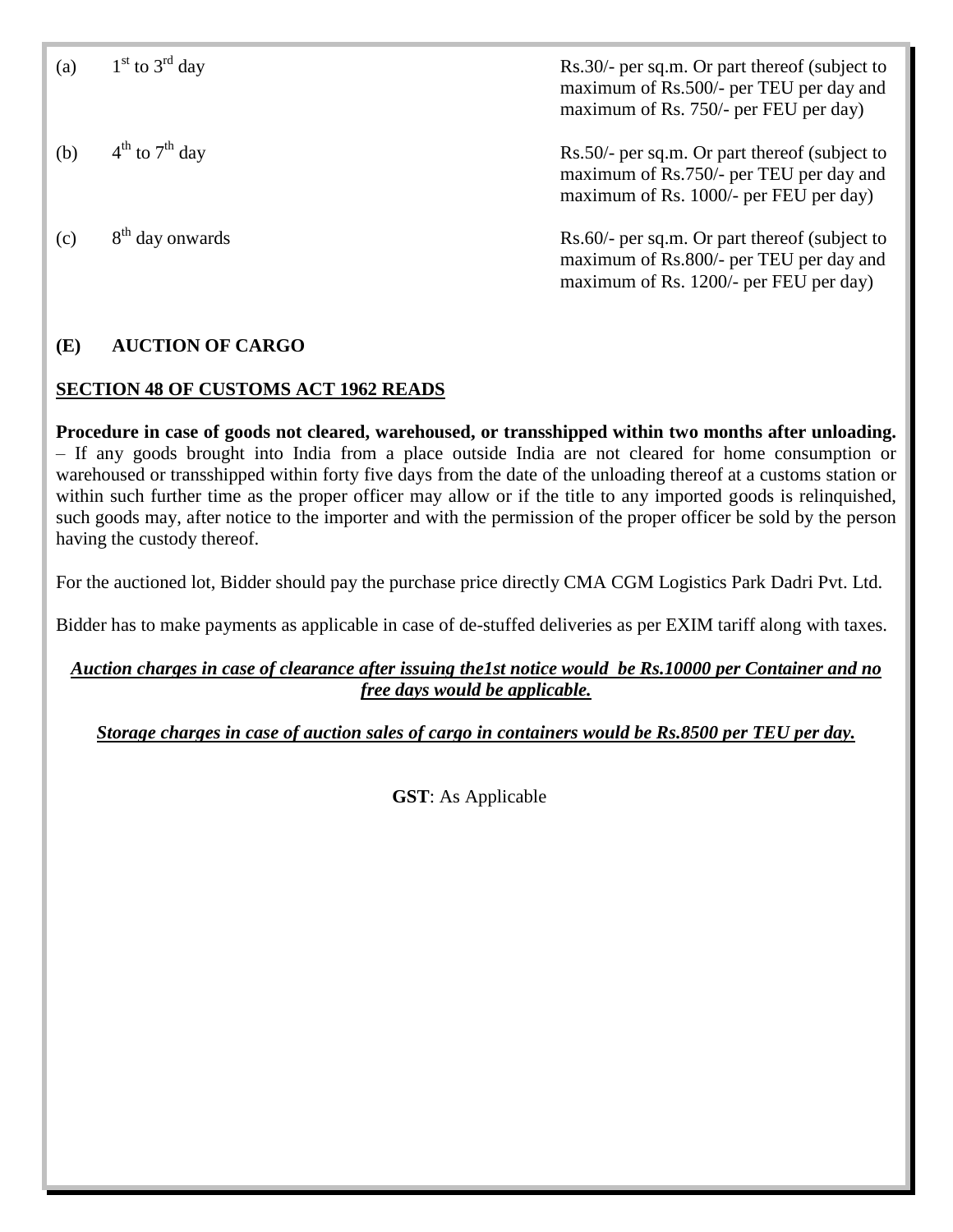A Joint Venture with CONCOR

## $LCL$  **CARGO HANDLING RATES** - **EXPOR**

### **RESERVED SPACE:**

Reserved space for LCL cargo will be allotted @ Rs.120.00 per sq.m. per month. (Subject to minimum 100 sq.m. for three months, and for cancellation, notice should be given one month in advance)

### **GENERAL SPACE:**

A LCL surcharge of Rs. 1000.00 per TEU per slot or part thereof will be leviable on all LCL container stuffed in CFS in general space in addition to normal terminal handling charges of FCL containers i.e. 2250.00 per TEU.

### **FREE TIME FOR CONSOLIDATION OF CARGO IN GENERAL SPACE:**

Free time of seven days (inclusive of Sundays and holidays) from the receipt of first part of cargo will be given for consolidation of cargo and obtaining the stuffing job order failing which a wharfage charge Rs. 200.00 per day per slot or part thereof will be leviable upto the date of issue of stuffing job order.

### **FREE TIME FOR BOOKING OF CONTAINER IN RESERVE SPACE/ GENERAL SPACE:**

A free time of 24 hours from the midnight of the date of issue of stuffing job order will be given for completion of customs formalities and handing over the documents for booking of export container. Thereafter, the terminal service charges will be leviable as under:

| (a) | $1st$ to $3rd$ day                | Rs. 200.00 per TEU per day or part thereof |
|-----|-----------------------------------|--------------------------------------------|
| (b) | $4^{th}$ to $7^{th}$ day          | Rs. 300.00 per TEU per day or part thereof |
| (c) | $8th$ day to 14 <sup>th</sup> day | Rs. 400.00 per TEU per day or part thereof |
| (d) | $15th$ day onwards                | Rs. 500.00 per TEU per day or part thereof |

### **SHUT OUT CARGO / EXCESS CARGO / SHIPMENT CANCELLATION IN GENERAL SPACE:**

Shut out / excess cargo will be kept in space marked in the export warehouse and the wharfage will be leviable as under:

Rs. 80.00 per tonne per day of part thereof subject to a maximum of Rs. 200.00 per day or part thereof.

In case of shut out cargo, the above wharfage will be leviable from the date of CFN booking till the shut out cargo is merged with some other cargo / removed from CFS (inclusive of all Sundays and CFS holidays)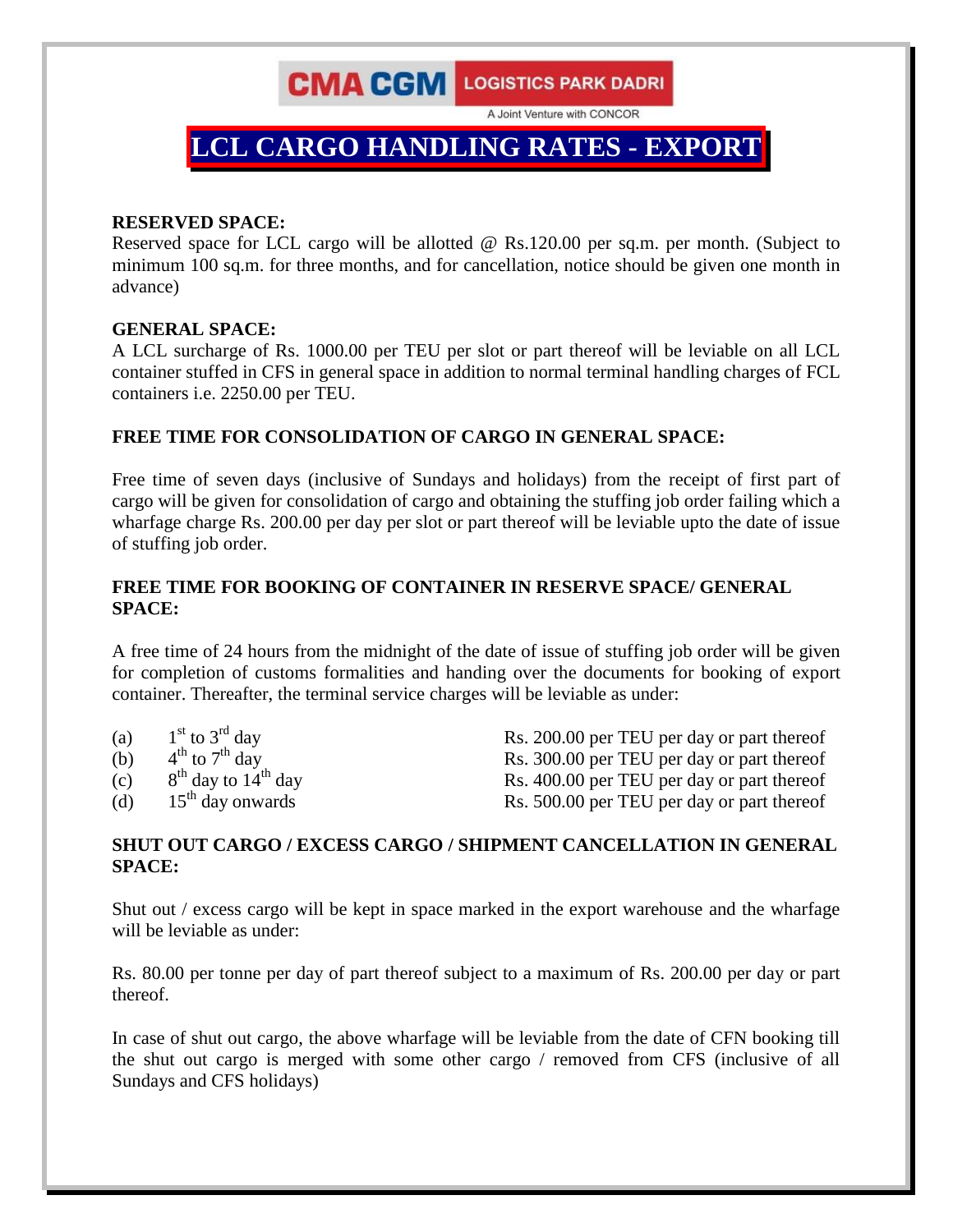In case of excess cargo the above wharfage charges will be leviable from the date of unloading of cargo till excess cargo is merged with some other cargo / removed from CFS (inclusive of all Sundays and CFS holidays).

If the shut out / excess cargo remain in the same slot on the request of the party then the wharfage charges will be leviable at the rate of Rs. 200.00 per day per slot or part thereof.

In case the full grid shipment cancellation, the wharfage charges of Rs.200.00 per day per slot or part thereof will be leviable from the date of the first part of the cargo receipt up to the removal of the cargo on the entire cargo.

In case the part grid shipment cancellation, if the part grid shipment is withdrawn, no wharfage charges will be leviable. However the handling charges for cargo handling will be leviable as per para 6 given below.

### **CARGO HANDLING CHARGES FOR SHUT OUT / EXCESS / SHIPMENT CANCELLATION IN GENERAL / RESERVE SPACE:**

Loading charges: Rs. 50.00 per tonne or part thereof subject to minimum of Rs. 100.00 per document.

Unloading charges: Rs.50.00 per tonne pr part thereof subject to minimum of Rs. 100.00 per document.

### **LCL SURCHARGE FOR IMPORT IN GENERAL SPACE ONLY:**

A LCL surcharge of Rs. 1000.00 per TEU will be leviable on all LCL container / cargo destuffed in CFS in addition to normal terminal charges for FCL container i.e. Rs. 2500.00 per TEU

### **FREE TIME:**

A free time of two working days (including the day of destuffing) will be given free for completion of customs formalities and physical removal of cargo from CFS. Thereafter, wharfage charges will be leviable as under:

Rs. 80.00 per tonne per day or part thereof subject to a maximum of Rs. 500.00 per day per BL/BOE or part thereof.

### **CRANE SURCHARGE:**

### *For Break bulk cargo:*

The scheduled rates for handling do not include any charges for use of sling cranes for handling import / export "break-bulk" cargo at any stage. In case any cranes for handling import / export "break-bulk" cargo at any stage, CFS shall levy an additional charge of Rs.500/- per TEU as the crane surcharge or the actual charges incurred by CFS for handling such consignments, whichever are higher.

### *For ODC Consignments:*

The crane surcharge for ODCconsignments (Over dimensional consignments projecting beyond s tandard ISO dimensions either in height or breadth or length) would be Rs.1000/- per TEU or the actual charges incurred by CFS for handling such consignments, whichever are higher.